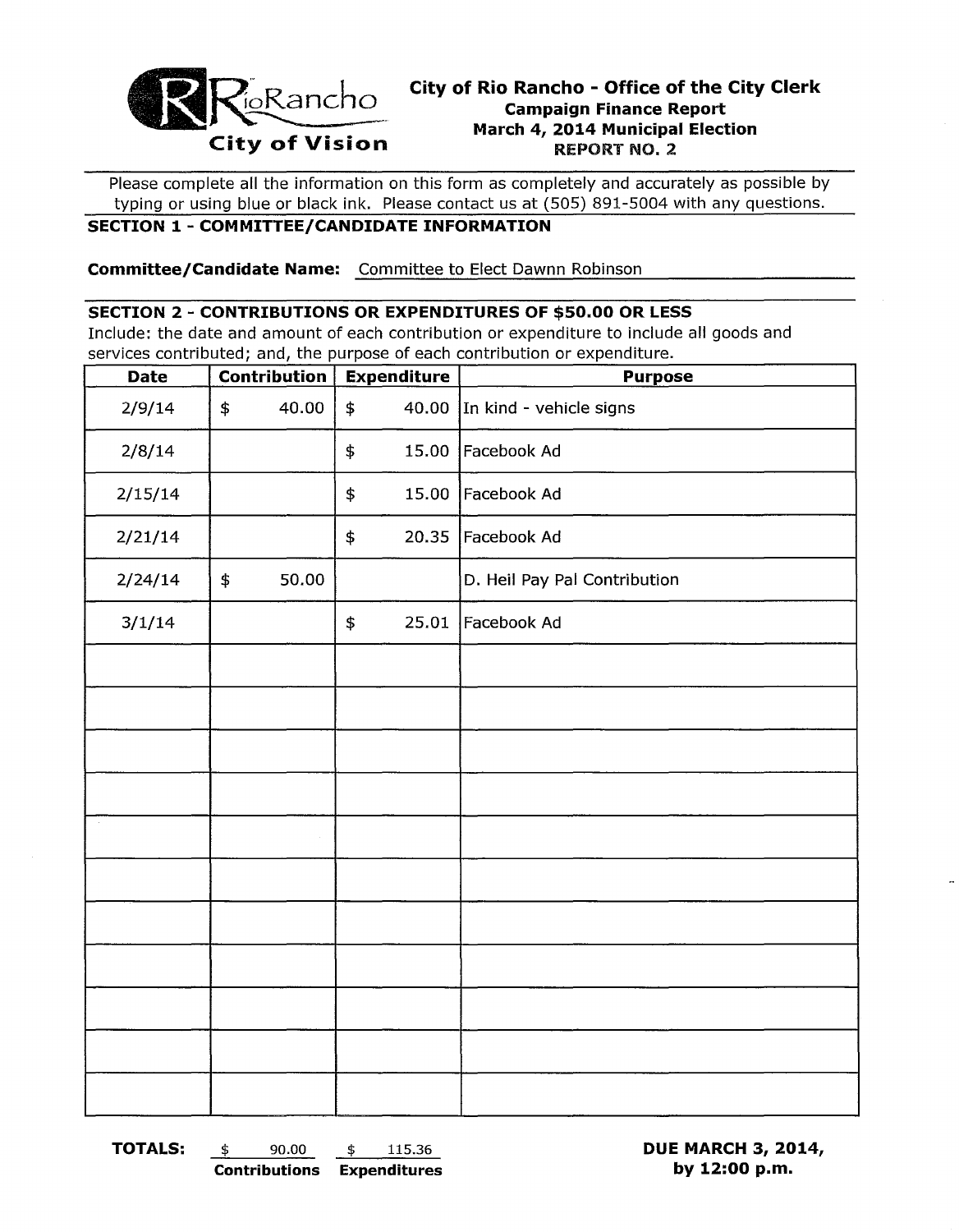#### **CITY OF RIO RANCHO - CAMPAIGN FINANCE** REPORT NO.2 **PAGE 2 - Committee Name:**

**SECTION 3 - CONTRIBUTIONS OR EXPENDITURES OF MORE THAN \$50.00 (Cumulative)** 

Include: the name and address of the person or entity from whom any cumulative contribution or expenditure of more than \$50.00 was received or made; the date and amount of each contribution or expenditure to include all goods and services contributed; and, the purpose of each contribution or expenditure.

| <b>Date</b>          |    |                      | Contribution Expenditure | <b>Name/Address</b>                                 | <b>Purpose</b>                                                 |  |  |
|----------------------|----|----------------------|--------------------------|-----------------------------------------------------|----------------------------------------------------------------|--|--|
| 2/5/14               | \$ | 250.00               |                          | J.R.Allison 4061 Ridge Rock Rd<br>87124             | Contribution                                                   |  |  |
| 2/5/14               | \$ | 175.00               |                          | Susan Nunnally 201 Pinnacle Dr<br>SE Apt 1522 87124 | Contribution                                                   |  |  |
| 2/7/14               | \$ | 200.00               |                          | Rio Rancho FireFighters PO Box<br>44307 87174       | contribution                                                   |  |  |
|                      |    |                      | \$<br>622.19             | Demand Printing Solutions 3900<br>Rutledge Rd 87109 | Partial Payment Mailer                                         |  |  |
| 2/6/14               | \$ | 250.00               | \$<br>250.00             | Demand Printing Solutions 3900<br>Rutledge Rd 87109 | Partial Payment Mailer by RR DPS Assoc<br>500 Quantum Rd 87124 |  |  |
|                      |    |                      | 378.65<br>\$             | <b>USPS</b>                                         | Postage for Mailer                                             |  |  |
|                      |    |                      |                          | David Heil 160 Itasca Rd 87124                      | Contirbution increments of \$50 or less<br>listed therein      |  |  |
| 2/18/14              | \$ | 500.00               |                          | Sultan M. Rahime PO Box 44062<br>87174              | Contribution                                                   |  |  |
| 2/18/14              | \$ | 1,000.00             |                          | Price LLC 312 Encantado Ridge<br>87124              | Contribution                                                   |  |  |
| 2/26/14              |    |                      | \$<br>865.44             | Demand Printing Solutions 3900<br>Rutledge Rd 87109 | Payment for mailer                                             |  |  |
| 2/26/14              |    |                      | 358.13<br>\$             | <b>USPS</b>                                         | Postage for Mailer                                             |  |  |
|                      |    |                      |                          |                                                     |                                                                |  |  |
|                      |    |                      |                          |                                                     |                                                                |  |  |
|                      |    |                      |                          |                                                     |                                                                |  |  |
|                      |    |                      |                          |                                                     |                                                                |  |  |
|                      |    |                      |                          |                                                     |                                                                |  |  |
|                      |    |                      |                          |                                                     |                                                                |  |  |
|                      |    |                      |                          |                                                     |                                                                |  |  |
|                      |    |                      |                          |                                                     |                                                                |  |  |
|                      |    |                      |                          |                                                     |                                                                |  |  |
|                      |    |                      |                          |                                                     |                                                                |  |  |
| <b>TOTALS:</b><br>\$ |    | <b>Contributions</b> | 2,375.00<br>\$           | 2,474.41<br><b>Expenditures</b>                     | <b>DUE MARCH 3, 2014,</b><br>by 12:00 p.m.                     |  |  |